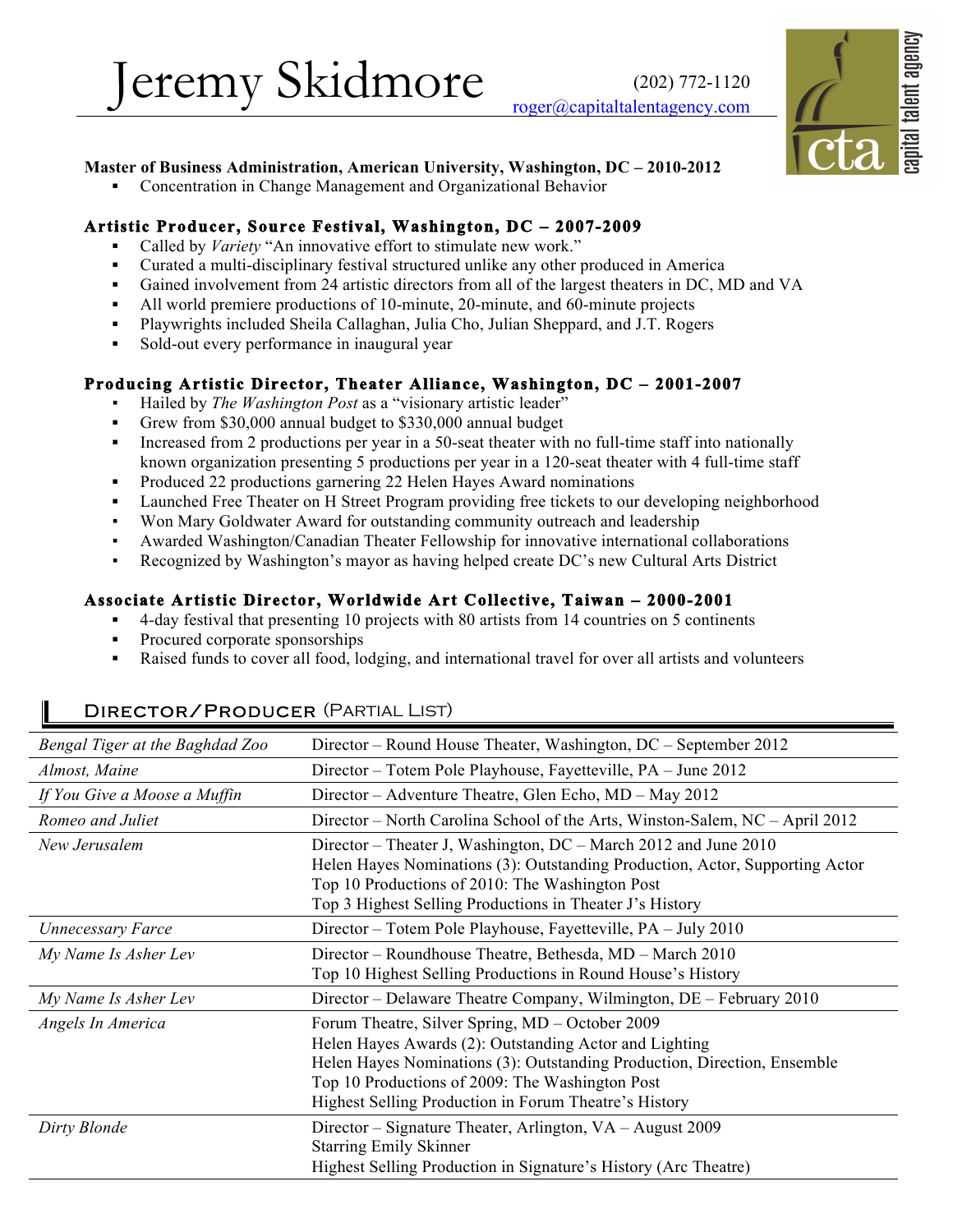| The Pavilion                           | Director – The Hub Theater, Reston, VA – May 2009<br>Highest Selling Production in Hub Theater's History                                                                                                                                          |  |  |
|----------------------------------------|---------------------------------------------------------------------------------------------------------------------------------------------------------------------------------------------------------------------------------------------------|--|--|
| Glengarry Glen Ross                    | Director – Keegan Theatre, Washington, DC – November 2008<br>Top 10 Productions of 2008: Washington Examiner                                                                                                                                      |  |  |
| The Lieutenant of Inishmore            | Director – Signature Theater, Arlington, VA – September 2008<br>Top 10 Productions of 2008: The Washington Post<br>Second Highest Selling Productions in Signature's History (Arc Theatre)                                                        |  |  |
| <b>Stuff Happens</b>                   | Director – Olney Theater Center for the Arts, Olney, MD – June 2008                                                                                                                                                                               |  |  |
| Art                                    | Director – Everyman Theatre, Baltimore, MD – May 2008                                                                                                                                                                                             |  |  |
| <b>Ambition Facing West</b>            | Director – Theater Alliance, Washington, DC – October 2007                                                                                                                                                                                        |  |  |
| Glengarry Glen Ross                    | Director – Keegan Theatre, Irish National Tour – August 2007                                                                                                                                                                                      |  |  |
| <b>Blue/Orange</b>                     | Director/Producer – Theater Alliance, Washington, DC – May 2007                                                                                                                                                                                   |  |  |
| In On It                               | Producer – Theater Alliance, Washington, DC – April 2007<br>Directed by Colin Hovde                                                                                                                                                               |  |  |
| <b>Insurrection: Holding History</b>   | Producer – Theater Alliance, Washington, DC – March 2007<br>Directed by Timothy Douglas<br>Helen Hayes Nominations (2): Outstanding Direction & Outstanding Ensemble                                                                              |  |  |
| Crave                                  | Director – Signature Theatre, Arlington, VA – February 2007                                                                                                                                                                                       |  |  |
| The Bluest Eye                         | Producer - Theater Alliance, Washington, DC - October, 2006<br>Directed by David Muse<br>Helen Hayes Nomination (1): Outstanding Ensemble                                                                                                         |  |  |
| The Gingham Dog                        | Director - African Continuum Theatre, Washington, DC - September 2006                                                                                                                                                                             |  |  |
| $\frac{3}{4}$ of a Mass for St. Vivian | Producer – Theater Alliance, Washington, DC – August 2006<br>Directed by Paul-Douglas Michnewicz<br>World Premiere<br>Helen Hayes Nomination (1): Outstanding New Play<br>American Theater Critics Association Nomination: Outstanding New Play   |  |  |
| The Monument                           | Producer – Theater Alliance, Washington, DC – May 2006<br>Directed by John Vreeke                                                                                                                                                                 |  |  |
| Haroun and the Sea of Stories          | Producer – Theater Alliance, Washington, DC – March 2006<br>Directed by Kelly Parsley<br>Top 10 Productions of the Year: Washington Examiner                                                                                                      |  |  |
| You Are Here                           | Producer – Theater Alliance, Washington, DC – October 2005<br>Directed by Gregg Henry<br>Helen Hayes Nomination (1): Outstanding Lead Actress                                                                                                     |  |  |
| Gross Indecency                        | Director/Producer-Theater Alliance, Washington, DC - August 2005<br>Top 10 Productions of the Year: City Paper, Washington Times                                                                                                                  |  |  |
| Headman's Holiday                      | Producer – Theater Alliance, Washington, DC – May 2005<br>Directed by Aaron Posner<br>Top 10 Productions of the Year: DC Examiner                                                                                                                 |  |  |
| The Spitfire Grill                     | Producer – Theater Alliance, Washington, DC – March 2005<br>Directed by Paul-Douglas Michnewicz<br>Helen Hayes Nominations (2): both for Outstanding Supporting Actress                                                                           |  |  |
| Mary's Wedding                         | Director/Producer – Theater Alliance, Washington, DC – August 2004<br>Helen Hayes Nominations (7): Outstanding Production, Direction, Lead Actress,<br>Set, Lighting, Sound, Choreography<br>Top 10 Productions of the Year: The Washington Times |  |  |
| <b>Boy Gets Girl</b>                   | Producer – Theater Alliance, Washington, DC – May 2004<br>Directed by Kirsten Kelly<br>Helen Hayes Nominations (3): Outstanding Direction, Supporting Actor, Set                                                                                  |  |  |
| Thief River                            | Producer – Theater Alliance, Washington, DC – May 2003                                                                                                                                                                                            |  |  |